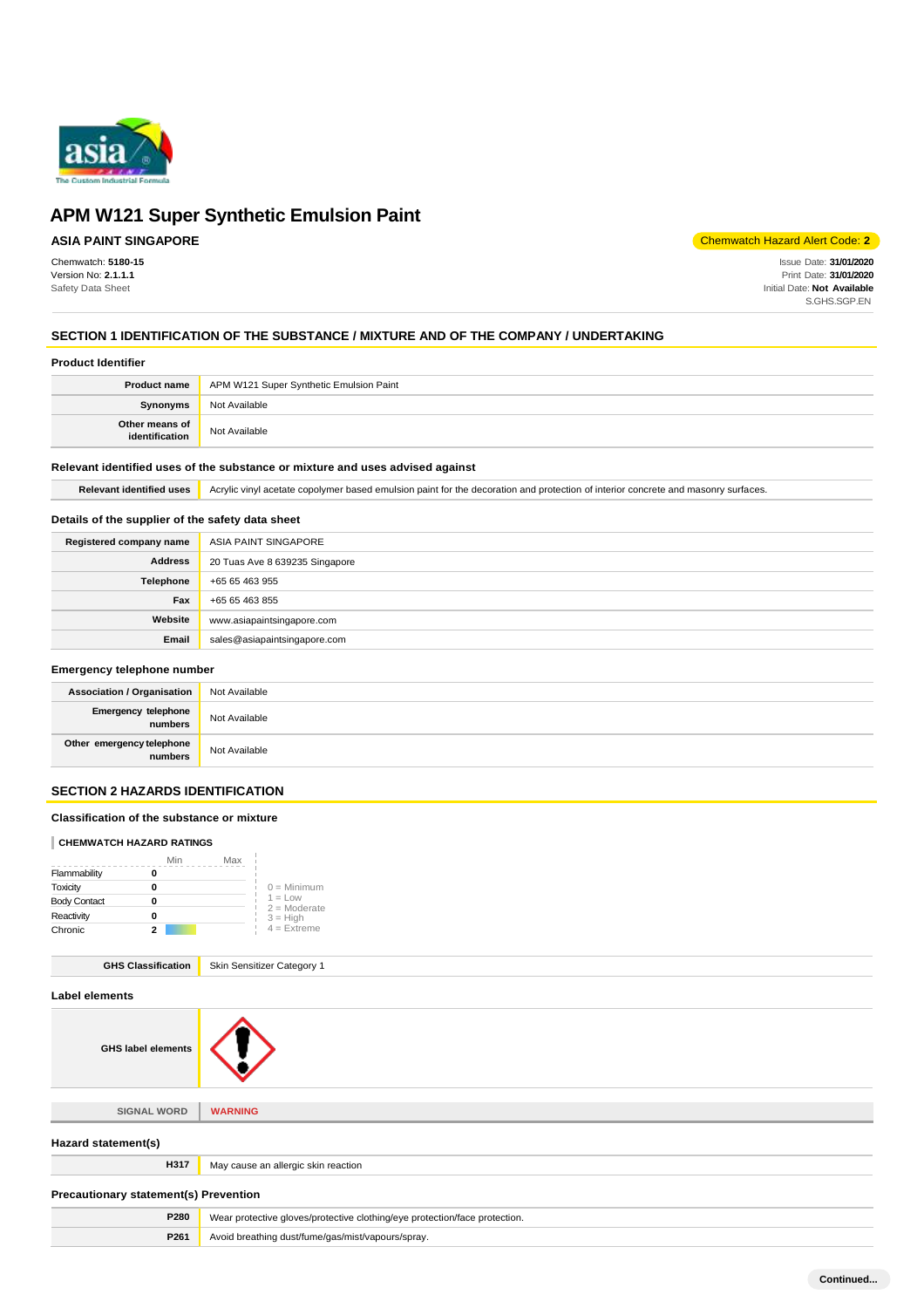**P272** Contaminated work clothing should not be allowed out of the workplace.

#### **Precautionary statement(s) Response**

| P302+P352 | IF ON SKIN: Wash with plenty of water and soap                   |
|-----------|------------------------------------------------------------------|
| P333+P313 | If skin irritation or rash occurs: Get medical advice/attention. |
| P362+P364 | Take off contaminated clothing and wash it before reuse.         |

### **Precautionary statement(s) Storage**

#### **Precautionary statement(s) Disposal**

**P501** Dispose of contents/container to authorised chemical landfill or if organic to high temperature incineration

### **SECTION 3 COMPOSITION / INFORMATION ON INGREDIENTS**

### **Substances**

See section below for composition of Mixtures

### **Mixtures**

| <b>CAS No</b> | %[weight] | Name                                       |
|---------------|-----------|--------------------------------------------|
| 2682-20-4     | < 0.05    | 2-methyl-4-isothiazolin-3-one              |
| 55965-84-9    | < 0.05    | isothiazolinones, mixed                    |
|               | balance   | Ingredients determined not to be hazardous |

### **SECTION 4 FIRST AID MEASURES**

### **Description of first aid measures**

| <b>Eye Contact</b>  | If this product comes in contact with eyes:<br>Wash out immediately with water.<br>If irritation continues, seek medical attention.<br>Removal of contact lenses after an eye injury should only be undertaken by skilled personnel. |
|---------------------|--------------------------------------------------------------------------------------------------------------------------------------------------------------------------------------------------------------------------------------|
| <b>Skin Contact</b> | If skin contact occurs:<br>Immediately remove all contaminated clothing, including footwear.<br>Flush skin and hair with running water (and soap if available).<br>Seek medical attention in event of irritation.                    |
| Inhalation          | If fumes, aerosols or combustion products are inhaled remove from contaminated area.<br>Other measures are usually unnecessary.                                                                                                      |
| Ingestion           | Immediately give a glass of water.<br>First aid is not generally required. If in doubt, contact a Poisons Information Centre or a doctor.                                                                                            |

### **Indication of any immediate medical attention and special treatment needed**

Treat symptomatically.

for diuron:

- Symptomatic and supportive action is indicated.
- Methaemoglobinaemia is possible
- if compound is hydrolysed in vivo to aniline.
- Methaemoglobinaemia causes cyanosis. Reversion of methaemoglobin to haemoglobin is spontaneous after removal from exposure, so moderate degrees of cyanosis need be treated only by
- supportive measures such as bed rest and oxygen inhalation.
- Thorough cleansing of the entire contaminated area of the body, including the scalp and nails is of the utmost importance.

# **SECTION 5 FIREFIGHTING MEASURES**

| <b>Extinguishing media</b>                            |                                                                                                                                                                                                                                                                                                                                                                                                                                                                                                                       |  |
|-------------------------------------------------------|-----------------------------------------------------------------------------------------------------------------------------------------------------------------------------------------------------------------------------------------------------------------------------------------------------------------------------------------------------------------------------------------------------------------------------------------------------------------------------------------------------------------------|--|
|                                                       | The product contains a substantial proportion of water, therefore there are no restrictions on the type of extinguishing media which may be used. Choice of<br>extinguishing media should take into account surrounding areas.<br>Though the material is non-combustible, evaporation of water from the mixture, caused by the heat of nearby fire, may produce floating layers of combustible<br>substances.<br>In such an event consider:<br>$\bullet$ foam.<br>▶ dry chemical powder.<br>$\bullet$ carbon dioxide. |  |
| Special hazards arising from the substrate or mixture |                                                                                                                                                                                                                                                                                                                                                                                                                                                                                                                       |  |
| <b>Fire Incompatibility</b>                           | None known.                                                                                                                                                                                                                                                                                                                                                                                                                                                                                                           |  |

### **Advice for firefighters**

| <b>Fire Fighting</b> | Alert Fire Brigade and tell them location and nature of hazard.<br>Wear breathing apparatus plus protective gloves in the event of a fire.<br>Prevent, by any means available, spillage from entering drains or water courses.<br>Use fire fighting procedures suitable for surrounding area.<br>DO NOT approach containers suspected to be hot. |
|----------------------|--------------------------------------------------------------------------------------------------------------------------------------------------------------------------------------------------------------------------------------------------------------------------------------------------------------------------------------------------|
|----------------------|--------------------------------------------------------------------------------------------------------------------------------------------------------------------------------------------------------------------------------------------------------------------------------------------------------------------------------------------------|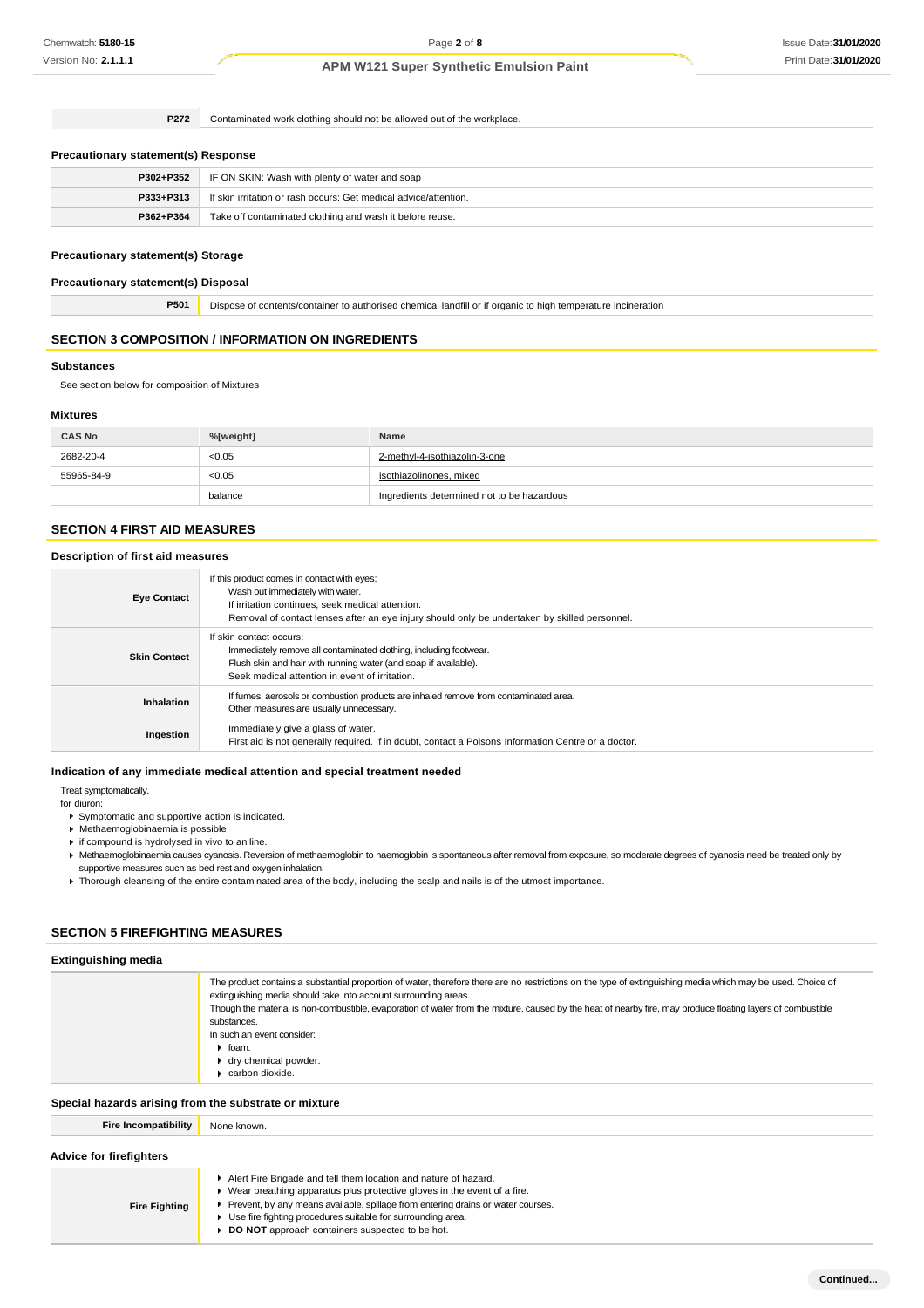|                              | Cool fire exposed containers with water spray from a protected location.<br>If safe to do so, remove containers from path of fire.<br>Equipment should be thoroughly decontaminated after use.                                                                                                                                                                                                                                                                                                                                                                           |
|------------------------------|--------------------------------------------------------------------------------------------------------------------------------------------------------------------------------------------------------------------------------------------------------------------------------------------------------------------------------------------------------------------------------------------------------------------------------------------------------------------------------------------------------------------------------------------------------------------------|
| <b>Fire/Explosion Hazard</b> | The material is not readily combustible under normal conditions.<br>However, it will break down under fire conditions and the organic component may burn.<br>Not considered to be a significant fire risk.<br>Heat may cause expansion or decomposition with violent rupture of containers.<br>Decomposes on heating and may produce toxic fumes of carbon monoxide (CO).<br>May emit acrid smoke.<br>Decomposes on heating and produces toxic fumes of : carbon dioxide (CO2), other pyrolysis products typical of burning organic materialMay emit corrosive<br>fumes. |

### **SECTION 6 ACCIDENTAL RELEASE MEASURES**

### **Personal precautions, protective equipment and emergency procedures**

| <b>Minor Spills</b> | Clean up all spills immediately.<br>Avoid breathing vapours and contact with skin and eyes.<br>Control personal contact with the substance, by using protective equipment.<br>Contain and absorb spill with sand, earth, inert material or vermiculite.<br>Wipe up.<br>Place in a suitable, labelled container for waste disposal.                                                                                                                                                                                                                                                                                                                                                                                                                                                                                               |
|---------------------|----------------------------------------------------------------------------------------------------------------------------------------------------------------------------------------------------------------------------------------------------------------------------------------------------------------------------------------------------------------------------------------------------------------------------------------------------------------------------------------------------------------------------------------------------------------------------------------------------------------------------------------------------------------------------------------------------------------------------------------------------------------------------------------------------------------------------------|
| <b>Major Spills</b> | Moderate hazard.<br>Clear area of personnel and move upwind.<br>Alert Fire Brigade and tell them location and nature of hazard.<br>Wear breathing apparatus plus protective gloves.<br>Prevent, by any means available, spillage from entering drains or water course.<br>Stop leak if safe to do so.<br>Contain spill with sand, earth or vermiculite.<br>Collect recoverable product into labelled containers for recycling.<br>Neutralise/decontaminate residue (see Section 13 for specific agent).<br>Collect solid residues and seal in labelled drums for disposal.<br>Wash area and prevent runoff into drains.<br>After clean up operations, decontaminate and launder all protective clothing and equipment before storing and re-using.<br>If contamination of drains or waterways occurs, advise emergency services. |
|                     | Personal Protective Equipment advice is contained in Section 8 of the SDS.                                                                                                                                                                                                                                                                                                                                                                                                                                                                                                                                                                                                                                                                                                                                                       |

### **SECTION 7 HANDLING AND STORAGE**

#### **Precautions for safe handling**

| Safe handling     | <b>DO NOT</b> allow clothing wet with material to stay in contact with skin<br>Avoid all personal contact, including inhalation.<br>Wear protective clothing when risk of exposure occurs.<br>Use in a well-ventilated area.<br>Prevent concentration in hollows and sumps.<br>DO NOT enter confined spaces until atmosphere has been checked.<br><b>DO NOT</b> allow material to contact humans, exposed food or food utensils.<br>Avoid contact with incompatible materials.<br>When handling, <b>DO NOT</b> eat, drink or smoke.<br>Keep containers securely sealed when not in use.<br>Avoid physical damage to containers.<br>Always wash hands with soap and water after handling.<br>Work clothes should be laundered separately. Launder contaminated clothing before re-use.<br>Use good occupational work practice.<br>Observe manufacturer's storage and handling recommendations contained within this MSDS.<br>Atmosphere should be regularly checked against established exposure standards to ensure safe working conditions are maintained. |
|-------------------|-------------------------------------------------------------------------------------------------------------------------------------------------------------------------------------------------------------------------------------------------------------------------------------------------------------------------------------------------------------------------------------------------------------------------------------------------------------------------------------------------------------------------------------------------------------------------------------------------------------------------------------------------------------------------------------------------------------------------------------------------------------------------------------------------------------------------------------------------------------------------------------------------------------------------------------------------------------------------------------------------------------------------------------------------------------|
| Other information | Store in original containers.<br>Keep containers securely sealed.<br>Store in a cool, dry, well-ventilated area.<br>Store away from incompatible materials and foodstuff containers.<br>Protect containers against physical damage and check regularly for leaks.<br>Observe manufacturer's storage and handling recommendations contained within this MSDS.                                                                                                                                                                                                                                                                                                                                                                                                                                                                                                                                                                                                                                                                                                |

### **Conditions for safe storage, including any incompatibilities**

| Suitable container             | Polyethylene or polypropylene container.<br>Packing as recommended by manufacturer.<br>Check all containers are clearly labelled and free from leaks. |
|--------------------------------|-------------------------------------------------------------------------------------------------------------------------------------------------------|
| <b>Storage incompatibility</b> | None known                                                                                                                                            |
|                                |                                                                                                                                                       |

# **SECTION 8 EXPOSURE CONTROLS / PERSONAL PROTECTION**

### **Control parameters**

**OCCUPATIONAL EXPOSURE LIMITS (OEL)** 

**INGREDIENT DATA**

Not Available

**EMERGENCY LIMITS**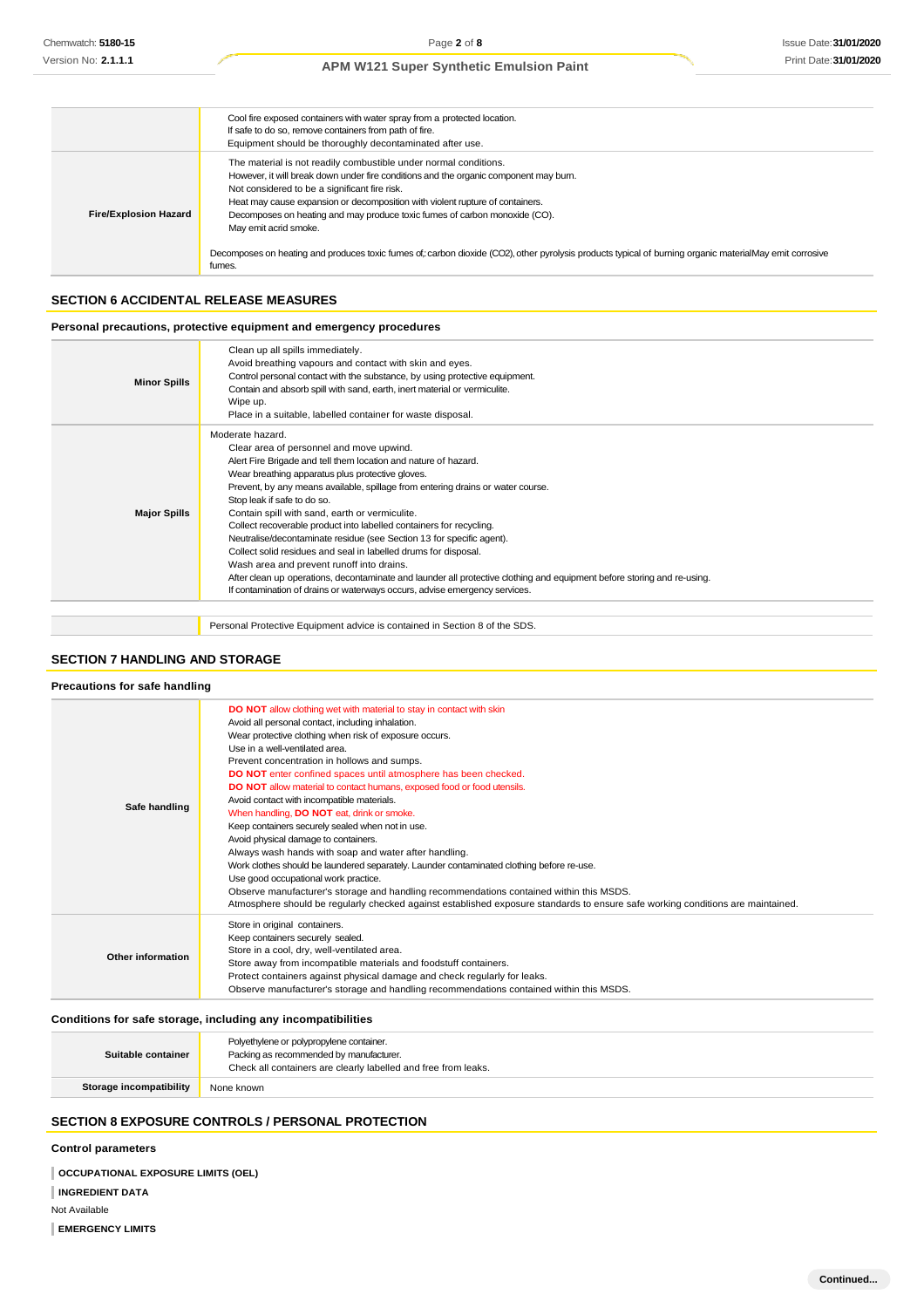| Ingredient                                        | <b>Material name</b> | TEEL-1        | TEEL-2              | TEEL-3        |
|---------------------------------------------------|----------------------|---------------|---------------------|---------------|
| APM W121 Super Synthetic<br><b>Emulsion Paint</b> | Not Available        | Not Available | Not Available       | Not Available |
|                                                   |                      |               |                     |               |
| Ingredient                                        | <b>Original IDLH</b> |               | <b>Revised IDLH</b> |               |
| 2-methyl-4-isothiazolin-3-one                     | Not Available        |               | Not Available       |               |
| isothiazolinones, mixed                           | Not Available        |               | Not Available       |               |

### **Exposure controls**

|                                     | Engineering controls are used to remove a hazard or place a barrier between the worker and the hazard. Well-designed engineering controls can be highly<br>effective in protecting workers and will typically be independent of worker interactions to provide this high level of protection.<br>The basic types of engineering controls are:<br>Process controls which involve changing the way a job activity or process is done to reduce the risk.<br>Enclosure and/or isolation of emission source which keeps a selected hazard "physically" away from the worker and ventilation that strategically "adds" and<br>"removes" air in the work environment. Ventilation can remove or dilute an air contaminant if designed properly. The design of a ventilation system must match<br>the particular process and chemical or contaminant in use.<br>Employers may need to use multiple types of controls to prevent employee overexposure.<br>General exhaust is adequate under normal operating conditions. If risk of overexposure exists, wear SAA approved respirator. Correct fit is essential to obtain<br>adequate protection. Provide adequate ventilation in warehouse or closed storage areas. Air contaminants generated in the workplace possess varying<br>"escape" velocities which, in tum, determine the "capture velocities" of fresh circulating air required to effectively remove the contaminant. |                                    |                                 |  |
|-------------------------------------|-----------------------------------------------------------------------------------------------------------------------------------------------------------------------------------------------------------------------------------------------------------------------------------------------------------------------------------------------------------------------------------------------------------------------------------------------------------------------------------------------------------------------------------------------------------------------------------------------------------------------------------------------------------------------------------------------------------------------------------------------------------------------------------------------------------------------------------------------------------------------------------------------------------------------------------------------------------------------------------------------------------------------------------------------------------------------------------------------------------------------------------------------------------------------------------------------------------------------------------------------------------------------------------------------------------------------------------------------------------------------------------------------------------------------------|------------------------------------|---------------------------------|--|
|                                     | Type of Contaminant:                                                                                                                                                                                                                                                                                                                                                                                                                                                                                                                                                                                                                                                                                                                                                                                                                                                                                                                                                                                                                                                                                                                                                                                                                                                                                                                                                                                                        |                                    | Air Speed:                      |  |
|                                     | solvent, vapours, degreasing etc., evaporating from tank (in still air)                                                                                                                                                                                                                                                                                                                                                                                                                                                                                                                                                                                                                                                                                                                                                                                                                                                                                                                                                                                                                                                                                                                                                                                                                                                                                                                                                     |                                    | 0.25-0.5 m/s (50-100<br>f/min)  |  |
|                                     | aerosols, fumes from pouring operations, intermittent container filling, low speed conveyer transfers, welding, spray drift, plating<br>acid fumes, pickling (released at low velocity into zone of active generation)                                                                                                                                                                                                                                                                                                                                                                                                                                                                                                                                                                                                                                                                                                                                                                                                                                                                                                                                                                                                                                                                                                                                                                                                      |                                    | 0.5-1 m/s (100-200<br>f/min.)   |  |
| Appropriate engineering<br>controls | direct spray, spray painting in shallow booths, drum filling, conveyer loading, crusher dusts, gas discharge (active generation into<br>zone of rapid air motion)                                                                                                                                                                                                                                                                                                                                                                                                                                                                                                                                                                                                                                                                                                                                                                                                                                                                                                                                                                                                                                                                                                                                                                                                                                                           |                                    | 1-2.5 m/s (200-500<br>f/min)    |  |
|                                     | grinding, abrasive blasting, tumbling, high speed wheel generated dusts (released at high initial velocity into zone of very high rapid<br>air motion).                                                                                                                                                                                                                                                                                                                                                                                                                                                                                                                                                                                                                                                                                                                                                                                                                                                                                                                                                                                                                                                                                                                                                                                                                                                                     |                                    | 2.5-10 m/s (500-2000<br>f/min.) |  |
|                                     | Within each range the appropriate value depends on:                                                                                                                                                                                                                                                                                                                                                                                                                                                                                                                                                                                                                                                                                                                                                                                                                                                                                                                                                                                                                                                                                                                                                                                                                                                                                                                                                                         |                                    |                                 |  |
|                                     | Lower end of the range                                                                                                                                                                                                                                                                                                                                                                                                                                                                                                                                                                                                                                                                                                                                                                                                                                                                                                                                                                                                                                                                                                                                                                                                                                                                                                                                                                                                      | Upper end of the range             |                                 |  |
|                                     | 1: Room air currents minimal or favourable to capture                                                                                                                                                                                                                                                                                                                                                                                                                                                                                                                                                                                                                                                                                                                                                                                                                                                                                                                                                                                                                                                                                                                                                                                                                                                                                                                                                                       | 1: Disturbing room air currents    |                                 |  |
|                                     | 2: Contaminants of low toxicity or of nuisance value only                                                                                                                                                                                                                                                                                                                                                                                                                                                                                                                                                                                                                                                                                                                                                                                                                                                                                                                                                                                                                                                                                                                                                                                                                                                                                                                                                                   | 2: Contaminants of high toxicity   |                                 |  |
|                                     | 3: Intermittent, low production.                                                                                                                                                                                                                                                                                                                                                                                                                                                                                                                                                                                                                                                                                                                                                                                                                                                                                                                                                                                                                                                                                                                                                                                                                                                                                                                                                                                            | 3: High production, heavy use      |                                 |  |
|                                     | 4: Large hood or large air mass in motion                                                                                                                                                                                                                                                                                                                                                                                                                                                                                                                                                                                                                                                                                                                                                                                                                                                                                                                                                                                                                                                                                                                                                                                                                                                                                                                                                                                   | 4: Small hood - local control only |                                 |  |
|                                     | Simple theory shows that air velocity falls rapidly with distance away from the opening of a simple extraction pipe. Velocity generally decreases with the square<br>of distance from the extraction point (in simple cases). Therefore the air speed at the extraction point should be adjusted, accordingly, after reference to<br>distance from the contaminating source. The air velocity at the extraction fan, for example, should be a minimum of 1-2 m/s (200-400 f/min.) for extraction of<br>solvents generated in a tank 2 meters distant from the extraction point. Other mechanical considerations, producing performance deficits within the extraction<br>apparatus, make it essential that theoretical air velocities are multiplied by factors of 10 or more when extraction systems are installed or used.                                                                                                                                                                                                                                                                                                                                                                                                                                                                                                                                                                                                |                                    |                                 |  |
| <b>Personal protection</b>          |                                                                                                                                                                                                                                                                                                                                                                                                                                                                                                                                                                                                                                                                                                                                                                                                                                                                                                                                                                                                                                                                                                                                                                                                                                                                                                                                                                                                                             |                                    |                                 |  |
| Eye and face protection             | Safety glasses with side shields.<br>Chemical goggles.<br>Contact lenses may pose a special hazard; soft contact lenses may absorb and concentrate irritants. A written policy document, describing the wearing of<br>lenses or restrictions on use, should be created for each workplace or task. This should include a review of lens absorption and adsorption for the class of<br>chemicals in use and an account of injury experience. Medical and first-aid personnel should be trained in their removal and suitable equipment should be<br>readily available. In the event of chemical exposure, begin eye irrigation immediately and remove contact lens as soon as practicable. Lens should be removed<br>at the first signs of eye redness or irritation - lens should be removed in a clean environment only after workers have washed hands thoroughly. [CDC NIOSH<br>Current Intelligence Bulletin 59], [AS/NZS 1336 or national equivalent]                                                                                                                                                                                                                                                                                                                                                                                                                                                                  |                                    |                                 |  |
| <b>Skin protection</b>              | See Hand protection below                                                                                                                                                                                                                                                                                                                                                                                                                                                                                                                                                                                                                                                                                                                                                                                                                                                                                                                                                                                                                                                                                                                                                                                                                                                                                                                                                                                                   |                                    |                                 |  |
| <b>Hands/feet protection</b>        | ▶ Wear chemical protective gloves, e.g. PVC.<br>▶ Wear safety footwear or safety gumboots, e.g. Rubber<br>NOTE:<br>The material may produce skin sensitisation in predisposed individuals. Care must be taken, when removing gloves and other protective equipment, to avoid<br>all possible skin contact.<br>▶ Contaminated leather items, such as shoes, belts and watch-bands should be removed and destroyed.<br>The selection of suitable gloves does not only depend on the material, but also on further marks of quality which vary from manufacturer to manufacturer. Where<br>the chemical is a preparation of several substances, the resistance of the glove material can not be calculated in advance and has therefore to be checked prior<br>to the application.<br>The exact break through time for substances has to be obtained from the manufacturer of the protective gloves and has to be observed when making a final<br>choice.<br>Suitability and durability of glove type is dependent on usage. Important factors in the selection of gloves include:<br>$\blacktriangleright$ frequency and duration of contact,<br>chemical resistance of glove material,<br>glove thickness and<br>$\bullet$ dexterity<br>Select gloves tested to a relevant standard (e.g. Europe EN 374, US F739, AS/NZS 2161.1 or national equivalent).                                                                     |                                    |                                 |  |
|                                     |                                                                                                                                                                                                                                                                                                                                                                                                                                                                                                                                                                                                                                                                                                                                                                                                                                                                                                                                                                                                                                                                                                                                                                                                                                                                                                                                                                                                                             |                                    |                                 |  |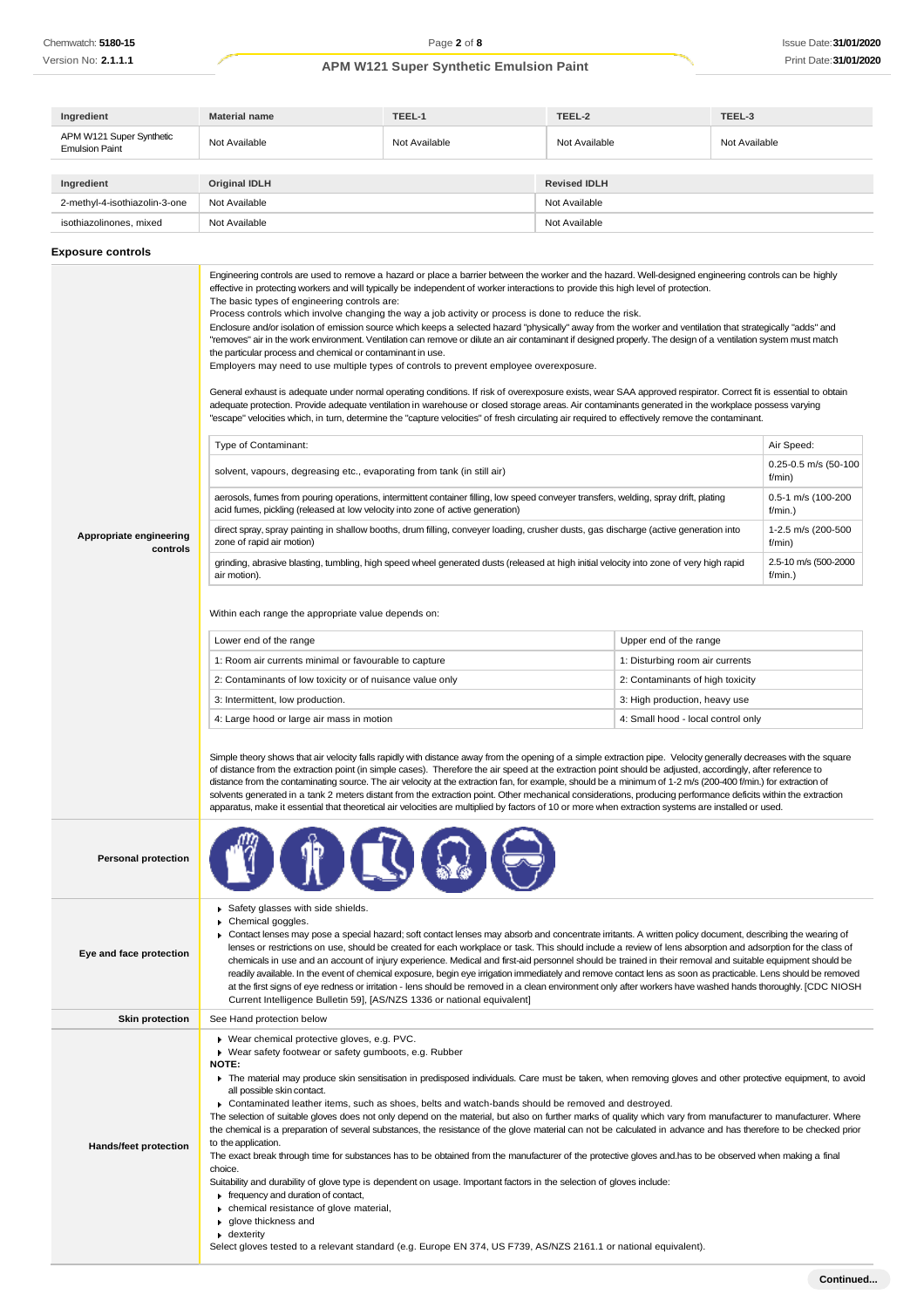|                        | When prolonged or frequently repeated contact may occur, a glove with a protection class of 5 or higher (breakthrough time greater than 240 minutes<br>according to EN 374, AS/NZS 2161.10.1 or national equivalent) is recommended.<br>When only brief contact is expected, a glove with a protection class of 3 or higher (breakthrough time greater than 60 minutes according to EN 374, AS/NZS<br>2161.10.1 or national equivalent) is recommended.<br>Some glove polymer types are less affected by movement and this should be taken into account when considering gloves for long-term use.<br>Contaminated gloves should be replaced.<br>Gloves must only be wom on clean hands. After using gloves, hands should be washed and dried thoroughly. Application of a non-perfumed moisturiser is<br>recommended. |
|------------------------|------------------------------------------------------------------------------------------------------------------------------------------------------------------------------------------------------------------------------------------------------------------------------------------------------------------------------------------------------------------------------------------------------------------------------------------------------------------------------------------------------------------------------------------------------------------------------------------------------------------------------------------------------------------------------------------------------------------------------------------------------------------------------------------------------------------------|
| <b>Body protection</b> | See Other protection below                                                                                                                                                                                                                                                                                                                                                                                                                                                                                                                                                                                                                                                                                                                                                                                             |
| Other protection       | Overalls.<br>P.V.C. apron.<br>Barrier cream.<br>Skin cleansing cream.<br>Eye wash unit.                                                                                                                                                                                                                                                                                                                                                                                                                                                                                                                                                                                                                                                                                                                                |
| <b>Thermal hazards</b> | Not Available                                                                                                                                                                                                                                                                                                                                                                                                                                                                                                                                                                                                                                                                                                                                                                                                          |

### **Recommended material(s)**

**GLOVE SELECTION INDEX**

Glove selection is based on a modified presentation of the: *"***Forsberg Clothing Performance Index".** The effect(s) of the following substance(s) are taken into account in the *computergenerated* selection: APM W121 Super Synthetic Emulsion Paint Not Available

**Respiratory protection** Type AK-P Filter of sufficient capacity. (AS/NZS 1716 & 1715, EN 143:2000 & 149:2001, ANSI Z88 or national equivalent)

Where the concentration of gas/particulates in the breathing zone, approaches or exceeds the "Exposure Standard" (or ES), respiratory protection is required.

Degree of protection varies with both face-piece and Class of filter; the nature of protection varies with Type of filter.

**Material CPI**

\* CPI - Chemwatch Performance Index

A: Best Selection

B: Satisfactory; may degrade after 4 hours continuous immersion

C: Poor to Dangerous Choice for other than short term immersion

**NOTE**: As a series of factors will influence the actual performance of the glove, a final selection must be based on detailed observation. -

\* Where the glove is to be used on a short term, casual or infrequent basis, factors such as "feel" or convenience (e.g. disposability), may dictate a choice of gloves which might otherwise be unsuitable following long-term or frequent use. A qualified practitioner should be consulted.

| <b>Required Minimum</b><br><b>Protection Factor</b> | Half-Face<br>Respirator | <b>Full-Face</b><br>Respirator     | <b>Powered Air</b><br>Respirator        |
|-----------------------------------------------------|-------------------------|------------------------------------|-----------------------------------------|
| up to $10 \times ES$                                | AK-AUS P2               |                                    | AK-PAPR-AUS /<br>Class 1 P <sub>2</sub> |
| up to $50 \times ES$                                | -                       | AK-AUS / Class<br>1 P <sub>2</sub> | -                                       |
| up to $100 \times ES$                               | -                       | AK-2 P2                            | AK-PAPR-2 P2 ^                          |

^ - Full-face

A(All classes) = Organic vapours, B AUS or B1 = Acid gasses, B2 = Acid gas or hydrogen cyanide(HCN), B3 = Acid gas or hydrogen cyanide(HCN), E = Sulfur dioxide(SO2), G = Agricultural chemicals,  $K =$  Ammonia(NH3), Hg = Mercury, NO = Oxides of nitrogen, MB = Methyl bromide, AX = Low boiling point organic compounds(below 65 degC)

### **SECTION 9 PHYSICAL AND CHEMICAL PROPERTIES**

#### **Information on basic physical and chemical properties**

| Appearance                                      | Coloured liquid; mixes with water. |                                                   |                |
|-------------------------------------------------|------------------------------------|---------------------------------------------------|----------------|
|                                                 |                                    |                                                   |                |
| <b>Physical state</b>                           | Liquid                             | Relative density (Water = 1)                      | 1.25-1.46      |
| Odour                                           | Not Available                      | <b>Partition coefficient</b><br>n-octanol / water | Not Available  |
| <b>Odour threshold</b>                          | Not Available                      | Auto-ignition temperature<br>$(^{\circ}C)$        | Not Applicable |
| pH (as supplied)                                | Not Available                      | Decomposition<br>temperature                      | Not Available  |
| Melting point / freezing<br>point (°C)          | Not Available                      | <b>Viscosity (cSt)</b>                            | $~105$ KU      |
| Initial boiling point and<br>boiling range (°C) | Not Available                      | Molecular weight (g/mol)                          | Not Applicable |
| Flash point (°C)                                | Not Applicable                     | <b>Taste</b>                                      | Not Available  |
| <b>Evaporation rate</b>                         | Not Available                      | <b>Explosive properties</b>                       | Not Available  |
| Flammability                                    | Not Applicable                     | <b>Oxidising properties</b>                       | Not Available  |
| Upper Explosive Limit (%)                       | Not Applicable                     | Surface Tension (dyn/cm or<br>$mN/m$ )            | Not Available  |
| Lower Explosive Limit (%)                       | Not Applicable                     | <b>Volatile Component (%vol)</b>                  | < 0.5          |
| Vapour pressure (kPa)                           | Not Available                      | Gas group                                         | Not Available  |
| Solubility in water (g/L)                       | Miscible                           | pH as a solution (1%)                             | Not Available  |
| Vapour density $(Air = 1)$                      | Not Available                      | VOC g/L                                           | Not Available  |

# **SECTION 10 STABILITY AND REACTIVITY**

| Reactivity                | See section 7                                                                                                                    |
|---------------------------|----------------------------------------------------------------------------------------------------------------------------------|
| <b>Chemical stability</b> | Unstable in the presence of incompatible materials.<br>Product is considered stable.<br>Hazardous polymerisation will not occur. |
|                           |                                                                                                                                  |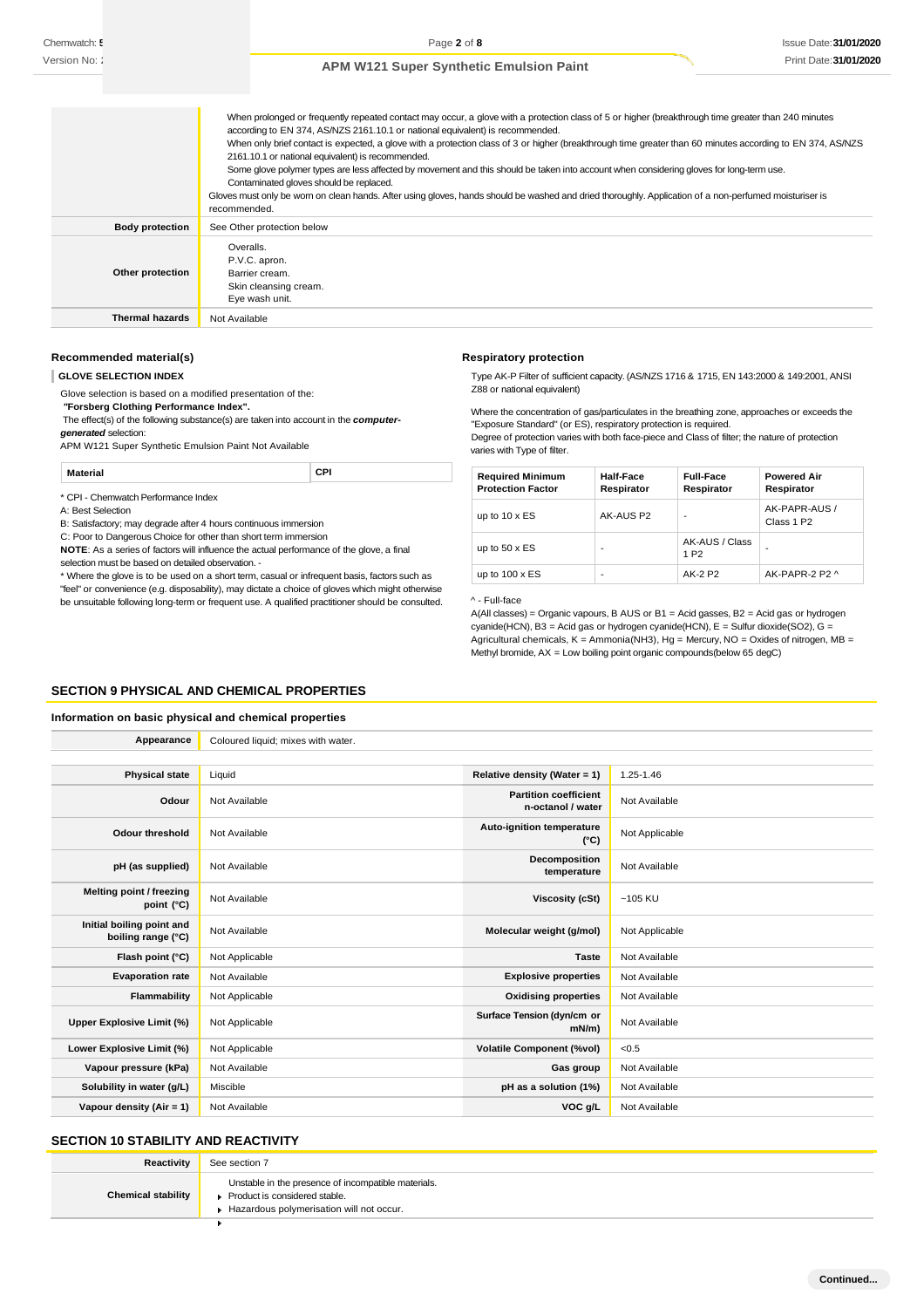| Possibility of hazardous<br>reactions                                               | See section 7                                                                                                                                                                                                                                                                                                        |
|-------------------------------------------------------------------------------------|----------------------------------------------------------------------------------------------------------------------------------------------------------------------------------------------------------------------------------------------------------------------------------------------------------------------|
| <b>Conditions to avoid</b>                                                          | See section 7                                                                                                                                                                                                                                                                                                        |
| Incompatible materials                                                              | See section 7                                                                                                                                                                                                                                                                                                        |
| Hazardous decomposition<br>products                                                 | See section 5                                                                                                                                                                                                                                                                                                        |
| <b>SECTION 11 TOXICOLOGICAL INFORMATION</b><br>Information on toxicological effects |                                                                                                                                                                                                                                                                                                                      |
| Inhaled                                                                             | The material is not thought to produce adverse health effects or irritation of the respiratory tract (as classified by EC Directives using animal models).<br>Nevertheless, good hygiene practice requires that exposure be kept to a minimum and that suitable control measures be used in an occupational setting. |
| Ingestion                                                                           | The material has NOT been classified by EC Directives or other classification systems as "harmful by ingestion". This is because of the lack of corroborating<br>animal or human evidence.                                                                                                                           |
| <b>Skin Contact</b>                                                                 | The material is not thought to produce adverse health effects or skin irritation following contact (as classified by EC Directives using animal models).<br>Nevertheless, good bygiene practice requires that exposure be kept to a minimum and that suitable gloves be used in an occupational setting              |

by tearing or conjunctival redness (as with windburn). **Chronic** Skin contact with the material is more likely to cause a sensitisation reaction in some persons compared to the general population. As with any chemical product, contact with unprotected bare skin; inhalation of vapour, mist or dust in work place atmosphere; or ingestion in any form, should be avoided by observing good occupational work practice. **APM W121 Super Synthetic Emulsion Paint TOXICITY** Not Available **IRRITATION** Not Available **2-methyl-4-isothiazolin-3-one TOXICITY** Not Available **IRRITATION** Not Available **isothiazolinones, mixed TOXICITY** Oral (rat) LD50: 53 mg/kgd<sup>[2]</sup> **IRRITATION** Nil reported *Legend: 1. Value obtained from Europe ECHA Registered Substances - Acute toxicity 2.\* Value obtained from manufacturer's SDS. Unless otherwise specified data extracted from RTECS - Register of Toxic Effect of chemical Substances*

**Eye** Although the liquid is not thought to be an irritant (as classified by EC Directives), direct contact with the eye may produce transient discomfort characterised

**2-METHYL-4-ISOTHIAZOLIN-3-ONE** The following information refers to contact allergens as a group and may not be specific to this product. Contact allergies quickly manifest themselves as contact eczema, more rarely as urticaria or Quincke's oedema. The pathogenesis of contact eczema involves a cell-mediated (T lymphocytes) immune reaction of the delayed type. Other allergic skin reactions, e.g. contact urticaria, involve antibodymediated immune reactions. The significance of the contact allergen is not simply determined by its sensitisation potential: the distribution of the substance and the opportunities for contact with it are equally important. A weakly sensitising substance which is widely distributed can be a more important allergen than one with stronger sensitising potential with which few individuals come into contact. From a clinical point of view, substances are noteworthy if they produce an allergic test reaction in more than 1% of the persons tested. Asthma-like symptoms may continue for months or even years after exposure to the material ceases. This may be due to a non-allergenic condition known as reactive airways dysfunction syndrome (RADS) which can occur following exposure to high levels of highly irritating compound. Key criteria for the diagnosis of RADS include the absence of preceding respiratory disease, in a non-atopic individual, with abrupt onset of persistent asthma-like symptoms within minutes to hours of a documented exposure to the irritant. A reversible airflow pattern, on spirometry, with the presence of moderate to severe bronchial hyperreactivity on methacholine challenge testing and the lack of minimal lymphocytic inflammation, without eosinophilia, have also been included in the criteria for diagnosis of RADS. RADS (or asthma) following an irritating inhalation is an infrequent disorder with rates related to the concentration of and duration of exposure to the irritating substance. Industrial bronchitis, on the other hand, is a disorder that occurs as result of exposure due to high concentrations of irritating substance (often particulate in nature) and is completely reversible after exposure ceases. The disorder is characterised by dyspnea, cough and mucusproduction. No significant acute toxicological data identified in literature search. The material may be irritating to the eye, with prolonged contact causing inflammation. Repeated or prolonged exposure to irritants may produce conjunctivitis. The material may cause skin irritation after prolonged or repeated exposure and may produce on contact skin redness, swelling, the production of vesicles, scaling and thickening of the skin. **NOTE:** Substance has been shown to be mutagenic in at least one assay, or belongs to a family of chemicals producing damage or change to cellular DNA. Considered to be a minor sensitiser in Kathon CG (1) (1). Bruze etal - Contact Dermatitis 20: 219-39, 1989 **ISOTHIAZOLINONES, MIXED** The following information refers to contact allergens as a group and may not be specific to this product. Contact allergies quickly manifest themselves as contact eczema, more rarely as urticaria or Quincke's oedema. The pathogenesis of contact eczema involves a cell-mediated (T lymphocytes) immune reaction of the delayed type. Other allergic skin reactions, e.g. contact urticaria, involve antibodymediated immune reactions. The significance of the contact allergen is not simply determined by its sensitisation potential: the distribution of the substance and the opportunities for contact with it are equally important. A weakly sensitising substance which is widely distributed can be a more important allergen than one with stronger sensitising potential with which few individuals come into contact. From a clinical point of view, substances are noteworthy if they produce an allergic test reaction in more than 1% of the persons tested. No significant acute toxicological data identified in literature search. The material may be irritating to the eye, with prolonged contact causing inflammation. Repeated or prolonged exposure to irritants may produce conjunctivitis. The material may cause skin irritation after prolonged or repeated exposure and may produce on contact skin redness, swelling, the production of vesicles, scaling and thickening of the skin.

> Asthma-like symptoms may continue for months or even years after exposure to the material ceases. This may be due to a non-allergenic condition known as reactive airways dysfunction syndrome (RADS) which can occur following exposure to high levels of highly irritating compound. Key criteria for the diagnosis of RADS include the absence of preceding respiratory disease, in a non-atopic individual, with abrupt onset of persistent asthma-like symptoms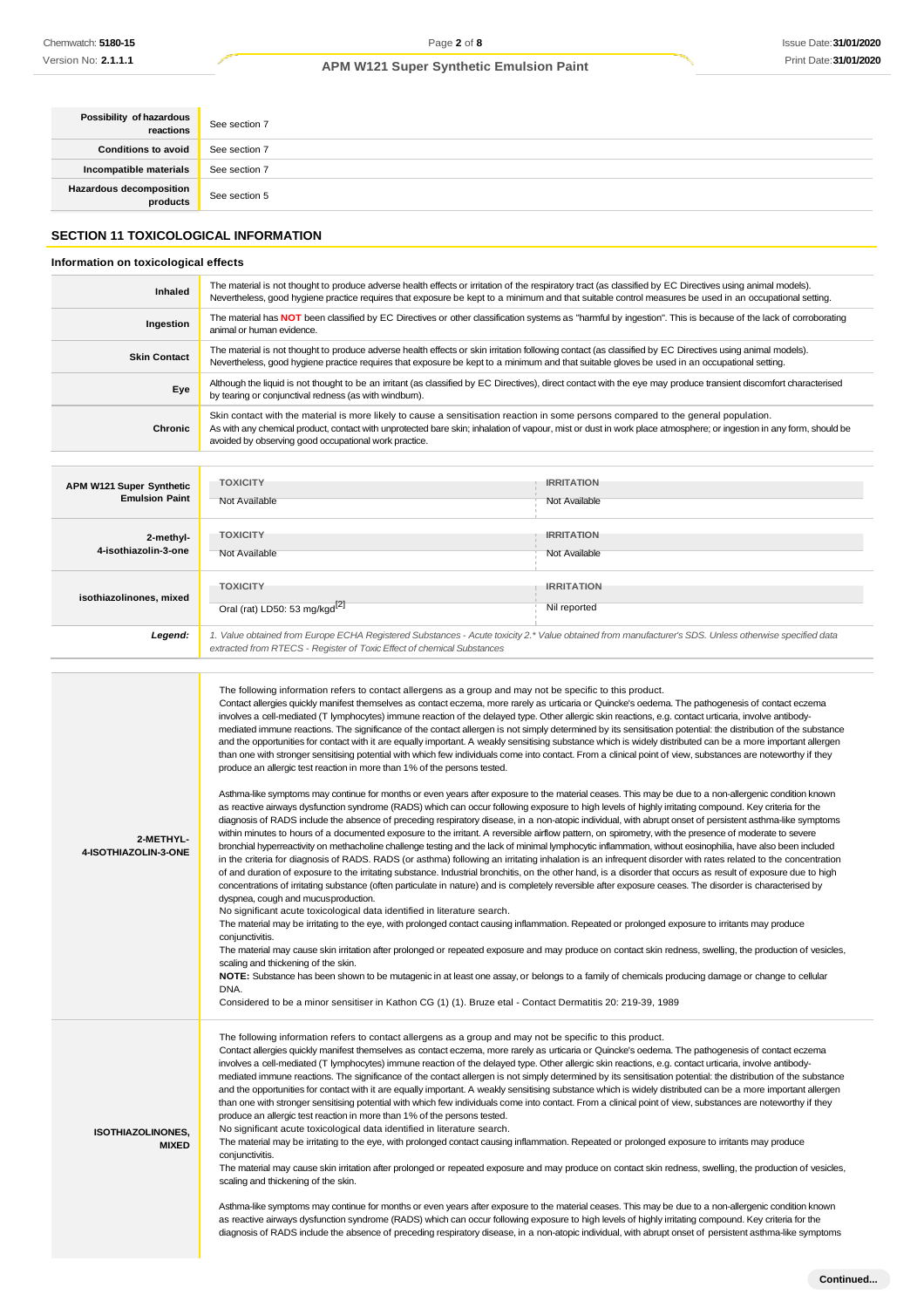within minutes to hours of a documented exposure to the irritant. A reversible airflow pattern, on spirometry, with the presence of moderate to severe bronchial hyperreactivity on methacholine challenge testing and the lack of minimal lymphocytic inflammation, without eosinophilia, have also been included in the criteria for diagnosis of RADS. RADS (or asthma) following an irritating inhalation is an infrequent disorder with rates related to the concentration of and duration of exposure to the irritating substance. Industrial bronchitis, on the other hand, is a disorder that occurs as result of exposure due to high concentrations of irritating substance (often particulate in nature) and is completely reversible after exposure ceases. The disorder is characterised by dyspnea, cough and mucusproduction.

| <b>Acute Toxicity</b>                       | $\circ$      | Carcinogenicity                 | $\circ$                                                                                                                                                            |
|---------------------------------------------|--------------|---------------------------------|--------------------------------------------------------------------------------------------------------------------------------------------------------------------|
| <b>Skin Irritation/Corrosion</b>            | $\circ$      | Reproductivity                  | $\odot$                                                                                                                                                            |
| <b>Serious Eye</b><br>Damage/Irritation     | $\circ$      | <b>STOT - Single Exposure</b>   | ◎                                                                                                                                                                  |
| <b>Respiratory or Skin</b><br>sensitisation | $\checkmark$ | <b>STOT - Repeated Exposure</b> | ◎                                                                                                                                                                  |
| Mutagenicity                                | $\circ$      | <b>Aspiration Hazard</b>        | O                                                                                                                                                                  |
|                                             |              | Legend:                         | $\blacktriangleright$ - Data required to make classification available<br>$\blacktriangleright$ - Data available but does not fill the criteria for classification |

*– Data Not Available to makeclassification*

#### **SECTION 12 ECOLOGICAL INFORMATION**

#### **Toxicity**

**DO NOT** discharge into sewer or waterways.

#### **Persistence and degradability**

| Ingredient                       | Persistence: Water/Soil   | Persistence: Air |  |
|----------------------------------|---------------------------|------------------|--|
| 2-methyl-4-isothiazolin-3-one    | <b>HIGH</b>               | <b>HIGH</b>      |  |
| <b>Bioaccumulative potential</b> |                           |                  |  |
| Ingredient                       | <b>Bioaccumulation</b>    |                  |  |
| 2-methyl-4-isothiazolin-3-one    | LOW (LogKOW = $-0.8767$ ) |                  |  |
| <b>Mobility in soil</b>          |                           |                  |  |
| Ingredient                       | <b>Mobility</b>           |                  |  |

| l-isothiazolin-3-one_<br>'-mathwl<br>$\sim$ | <b>27.88</b><br><b>OW</b> |
|---------------------------------------------|---------------------------|
|                                             |                           |

# **SECTION 13 DISPOSAL CONSIDERATIONS**

| Waste treatment methods    |                                                                                                                                                                                                                 |  |
|----------------------------|-----------------------------------------------------------------------------------------------------------------------------------------------------------------------------------------------------------------|--|
|                            | • Containers may still present a chemical hazard/danger when empty.                                                                                                                                             |  |
|                            | Return to supplier for reuse/ recycling if possible.                                                                                                                                                            |  |
|                            | Otherwise:                                                                                                                                                                                                      |  |
|                            | If container can not be cleaned sufficiently well to ensure that residuals do not remain or if the container cannot be used to store the same product, then                                                     |  |
|                            | puncture containers, to prevent re-use, and bury at an authorised landfill.                                                                                                                                     |  |
|                            | ▶ Where possible retain label warnings and MSDS and observe all notices pertaining to the product.                                                                                                              |  |
|                            | Legislation addressing waste disposal requirements may differ by country, state and/ or territory. Each user must refer to laws operating in their area. In some<br>areas, certain wastes must be tracked.      |  |
|                            | A Hierarchy of Controls seems to be common - the user should investigate:                                                                                                                                       |  |
|                            | Reduction                                                                                                                                                                                                       |  |
|                            | Reuse                                                                                                                                                                                                           |  |
|                            | $\blacktriangleright$ Recycling                                                                                                                                                                                 |  |
| <b>Product / Packaging</b> | • Disposal (if all else fails)                                                                                                                                                                                  |  |
| disposal                   | This material may be recycled if unused, or if it has not been contaminated so as to make it unsuitable for its intended use. If it has been contaminated, it may be                                            |  |
|                            | possible to reclaim the product by filtration, distillation or some other means. Shelf life considerations should also be applied in making decisions of this type.                                             |  |
|                            | Note that properties of a material may change in use, and recycling or reuse may not always be appropriate.                                                                                                     |  |
|                            | DO NOT allow wash water from cleaning or process equipment to enter drains.                                                                                                                                     |  |
|                            | It may be necessary to collect all wash water for treatment before disposal.                                                                                                                                    |  |
|                            | In all cases disposal to sewer may be subject to local laws and regulations and these should be considered first.                                                                                               |  |
|                            | • Where in doubt contact the responsible authority.                                                                                                                                                             |  |
|                            | Recycle wherever possible.                                                                                                                                                                                      |  |
|                            | ▶ Consult manufacturer for recycling options or consult local or regional waste management authority for disposal if no suitable treatment or disposal facility                                                 |  |
|                            | can be identified.                                                                                                                                                                                              |  |
|                            | ► Dispose of by: burial in a land-fill specifically licenced to accept chemical and / or pharmaceutical wastes or incineration in a licenced apparatus (after<br>admixture with suitable combustible material). |  |
|                            | Decontaminate empty containers. Observe all label safequards until containers are cleaned and destroyed.                                                                                                        |  |
|                            |                                                                                                                                                                                                                 |  |

# **SECTION 14 TRANSPORT INFORMATION**

**Marine Pollutant** NO

### **Land transport (UN): NOT REGULATED FOR TRANSPORT OF DANGEROUS GOODS**

**Air transport (ICAO-IATA / DGR): NOT REGULATED FOR TRANSPORT OF DANGEROUS GOODS**